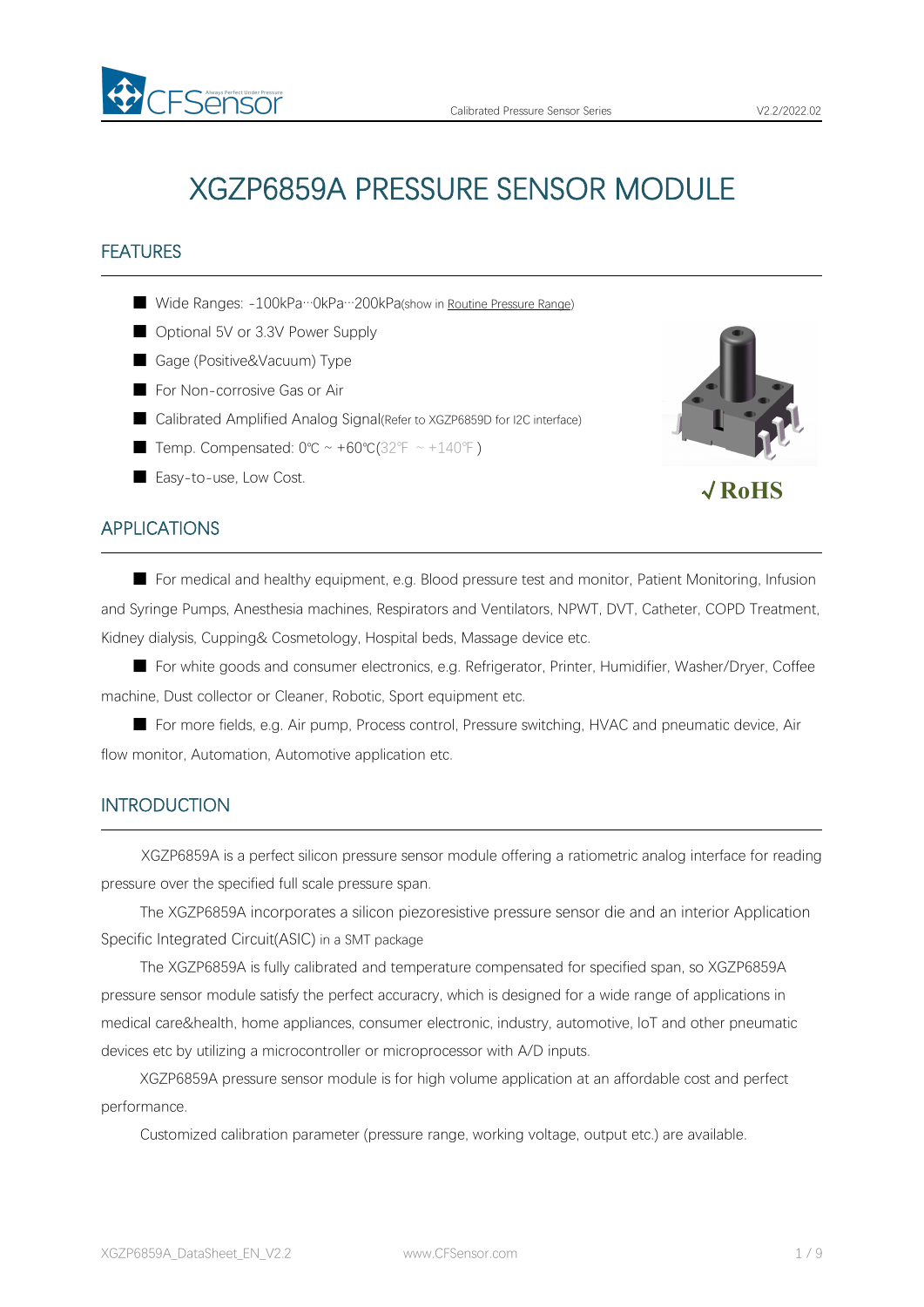

## PERFORMANCE PARAMETER

Unless otherwise specified, measurements were taken with a a temperature of 25±1℃ and humidity ranging from 25 % ~ 85%RH(supply voltage:5 Vdc or 3.3V or 3.0V)

|                       | Item                                  | Data                        | Unit                    |
|-----------------------|---------------------------------------|-----------------------------|-------------------------|
|                       | Available Pressure Range <sup>1</sup> | $-1000200$                  | kPa                     |
|                       | Power Supply <sup>2</sup>             | 5/3.3/3.0                   | Vdc                     |
|                       | Max. Excitation Current               | 3                           | mA                      |
|                       | Output Range <sup>3</sup>             | $0.5 \sim 4.5/0.2 \sim 2.7$ | Vdc                     |
| Accuracy <sup>4</sup> | 10kPa < Pressure ≤ 200kPa             | $\pm 1.5$                   | %Span                   |
|                       | Pressure ≤10kPa                       | ±2.5                        |                         |
|                       | Long Term Stability <sup>5</sup>      | ±0.5                        | %Span                   |
|                       | Over Pressure <sup>6</sup>            | 2X                          | Rated                   |
|                       | Burst Pressure <sup>7</sup>           | 3X                          | Rated                   |
|                       | Compensation Temp. <sup>8</sup>       | $0 \sim 60/32 \sim 140$     | $\mathrm{C}/\mathrm{F}$ |
|                       | Operating Temp. <sup>9</sup>          | $-20 \sim 100/-4 \sim 212$  | $\mathrm{C}/\mathrm{F}$ |
|                       | Storage Temp.                         | $-20 \sim 125/-4 \sim 257$  | $\mathrm{C}/\mathrm{F}$ |
|                       | Response Time <sup>10</sup>           | 2.5                         | mS                      |

1 Pressure Range(Operating pressure): The available pressure range including variousspan, not a specific pressure range .

#### 2 Power Supply:

2.1. Acceptable voltage deviation is within 5% of the specified voltage(e.g. 4.75~5.25V @5V working voltage)

2.2. Optional working voltage can be 2V to 5.5V with ratiometric voltage output (note in purchase order).

### 3 Output Range:

3.1. Output Range is defined as the output voltage from minimum rated pressure to maximum rated pressure, including Offset( Zero output) : it is defined as the output voltage at the minimum rated pressure;

Full Scale Output (FSO): it is defined as the output voltage at the maximum or full rated pressure;

Full Scale Span (FSS): it is the algebraic difference between the output voltage at FSO and Offset.

3.2. Output range can be ratiometric(10%~90%Vdd) with the specified working voltage(make note in purchase order).

3.3. Output value is nominal values without the count of Accuracy deviation.

4 Accuracy: The max. deviation in output from ideal transfer function at any pressure or temperature over the specified ranges, units are in percent of full scale span (%FSS), which mainly consists of: Offset and Span Shift; Linearity(Non-linearity); Repeatability; Pressure Hsteresis ; TcOffset and TcSpan.

4.1. The accuracy in table is the typical output accuracy during specified pressure range. Contact factory for higher accuracy requirement(e.g  $\pm$ 0.5%Span) if need.

4.2 Non-linearity(Linearity): the deviation of measured output from "Best Straight Line" through three points (Offset pressure, FS pressure and ½ FS pressure)at constant temperature.

4.3 Repeatability: the deviation of measured output when the same pressure is applied continuously, with pressure approaching from the same direction within the specified operating pressure range,under the same operating conditions.

4.4 Pressure Hysteresis: the deviation of measured output at any pressure within the specified range, when this pressure is applied continuously, with pressure approaching from opposite directions within the specified operating pressure range, under the same operating conditions.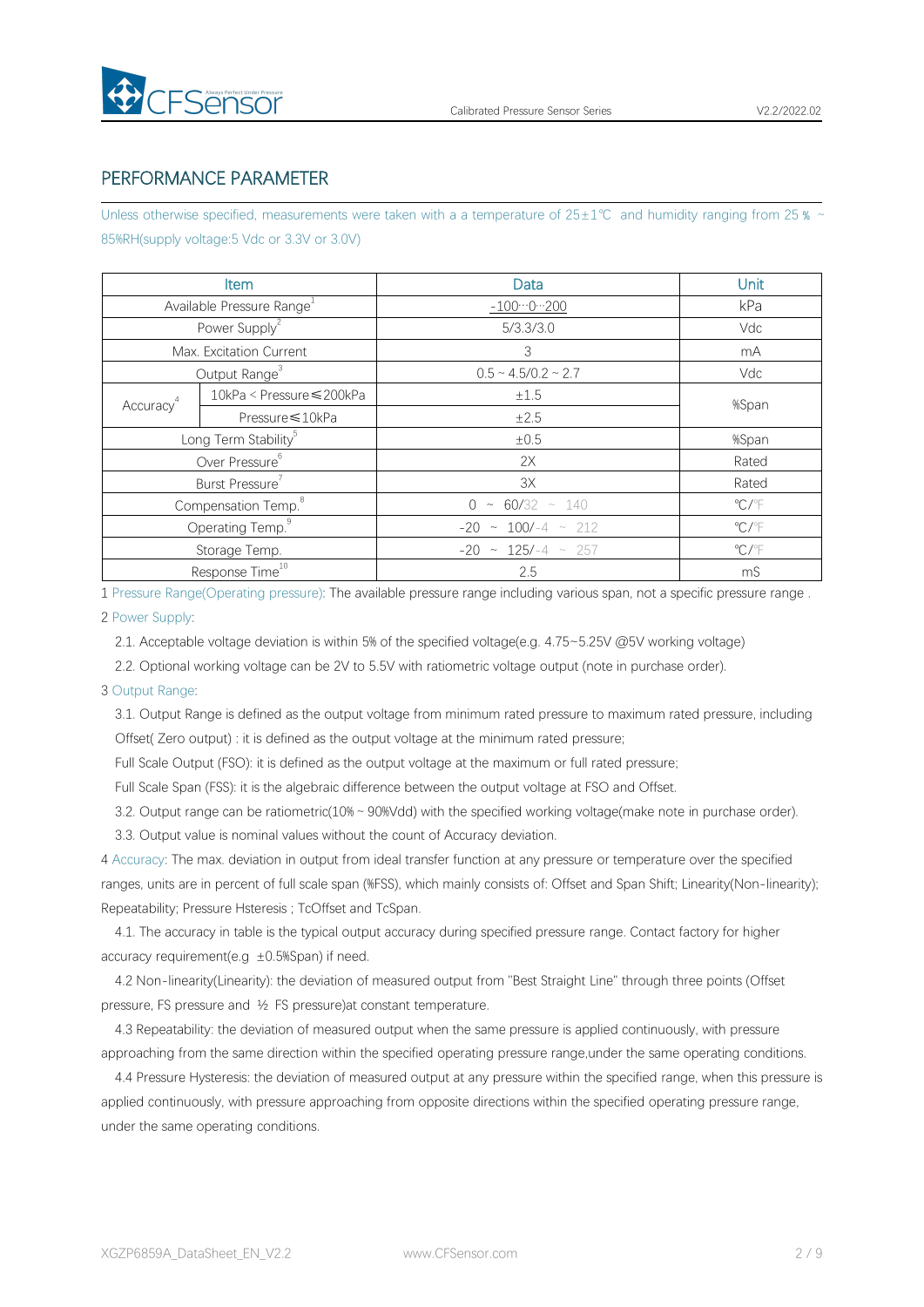4.5 TcOffset (TCO:Temp. Coefficient of Offset): the deviation of measured output with minimum rated pressure applied, over the temperature range of 0° to 60°C, relative to 25°C.

4.6 TcSpan (TCS:Temp. Coefficient of Span): the deviation of measured output over the temperature range of 0° to 60° C, relative to 25°C.

5. Long Term Stability: the sensor's output deviation when subjected to 1000 hours pressure test.

6. Over Pressure (Proof pressure): the maximum pressure which may be applied without causing durable shifts of the electrical parameters of the sensing element and remain the specification once pressure is returned to the operating pressure range.

7. Burst Pressure: the maximum pressure which may be applied without causing damage to the sensing die or leaks; The sensor should not be expected to recover function after exposure to any pressure beyond the burst pressure.

8. Compensated Temperature: the temperature range over which the sensor have an output proportional to pressure within the specified performance limits.

9. Operating Temperature (or Ambient Temperature): the temperature range over which the sensor have an output proportional to pressure but may not remain within the specified performance limits.

10. Response Time: it is defined as the time for the incremental change in the output from 10% to 90% of of its final value when subjected to a specified step change in pressure.

## ELECTRICAL CHARACTERISTICS(Interior ASIC)

| Parameter                         | Min.     | Typ. | Max. | Unit | <b>Notes</b> |
|-----------------------------------|----------|------|------|------|--------------|
| Power Supply                      |          |      | 5.5  | V    |              |
| <b>Working Current</b>            |          | 100  |      | nA   |              |
| <b>Filter Capacitor</b>           |          | 100  |      | nF   |              |
| <b>PSRR</b>                       |          | 60   |      | dB   |              |
| Output Current Load               |          |      | 5    | mA   |              |
| Input Common Mode Rejection Ratio | 80       | 110  |      | dB   |              |
| Short-circuit Current Limit       | 15       | 20   | 25   | mA   |              |
| Upper limit Clamping Voltage      | 3/4      |      |      | VDD  |              |
| Lower limit Clamping Voltage      | $\Omega$ |      | 1/4  | VDD  |              |

## BLOCK DIAGRAM

**Exercise** 

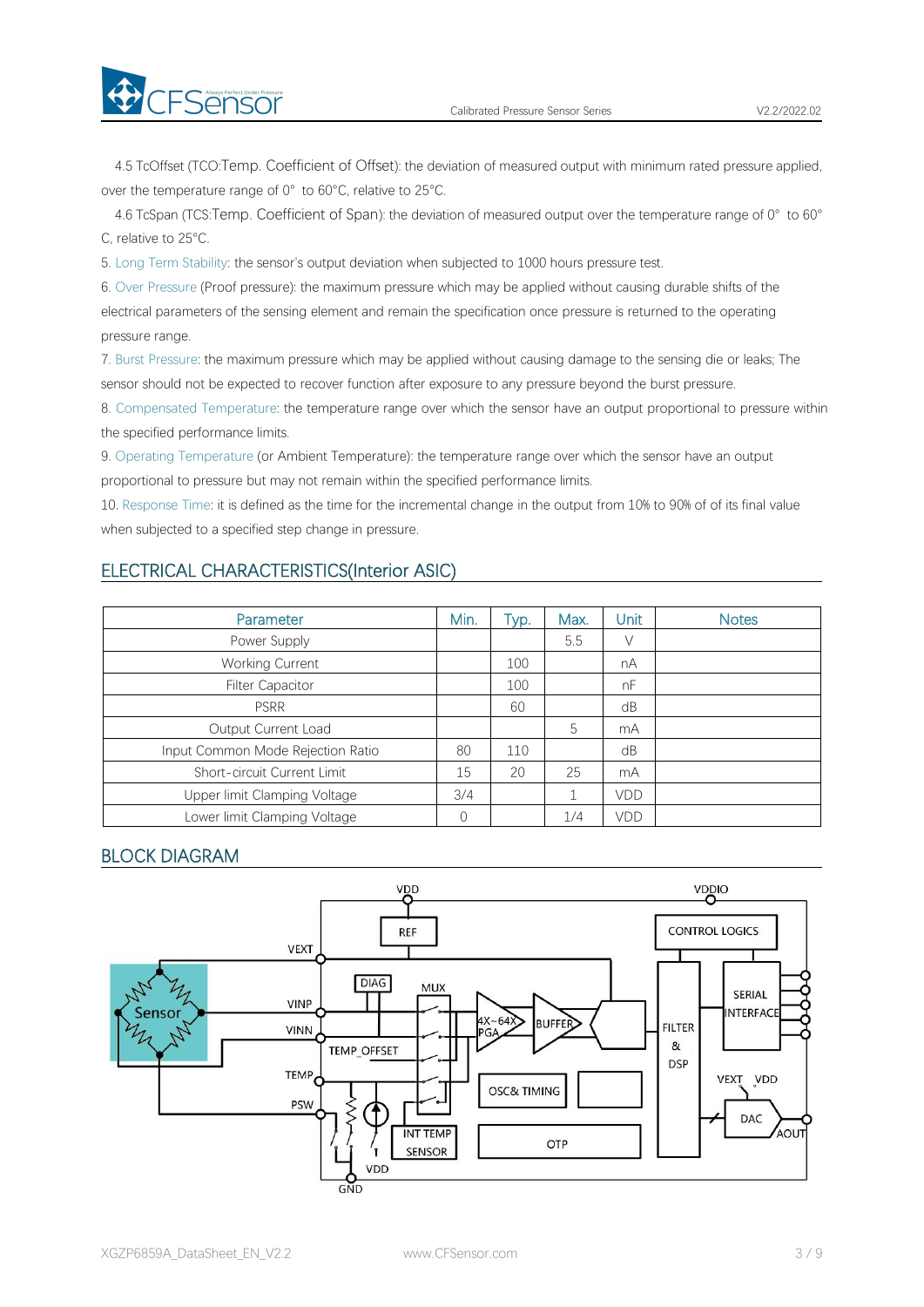

## DIMENSION (Unit:mm)





 $3,00$ 



## ELECTRIC CONNECTION CIRCUIT DIAGRAM

|             |                               |                                              |                        |                        |         | VDD |
|-------------|-------------------------------|----------------------------------------------|------------------------|------------------------|---------|-----|
| N11C<br>N/C | ີ<br>$\overline{\phantom{0}}$ | $\overline{\phantom{a}}$<br>◡<br>$\check{ }$ | $\sqrt{2}$<br>$V \cup$ | $\sqrt{2}$<br>$V \cup$ | п<br>NL | C1  |

| <b>NAME</b> | <b>FUNCTION</b>                                | Amplified<br>Pressure |               |
|-------------|------------------------------------------------|-----------------------|---------------|
| N/C         | Do not connect to external circuitry or ground | Sensor                | GND           |
| VDD         | Voltage supply                                 |                       |               |
| JUT         | Output voltage                                 |                       | OIII          |
| GND         | Ground                                         |                       | Note: Diagrar |





Note: Diagram state schematic connection only; Check Pin allocation in Dimension drawing.

## CROSS SECTION FOOTPRINT(REFERENCE)



## Notes:

1.Implement ESD protection during whole soldering and assembly process.

2.Overload voltage(max.6.5Vdc) or current(max.5mA) may burn the ASIC and cause the sensor fail throughly.

3.More detalis about soldering and storage etc., refer to Overall notes.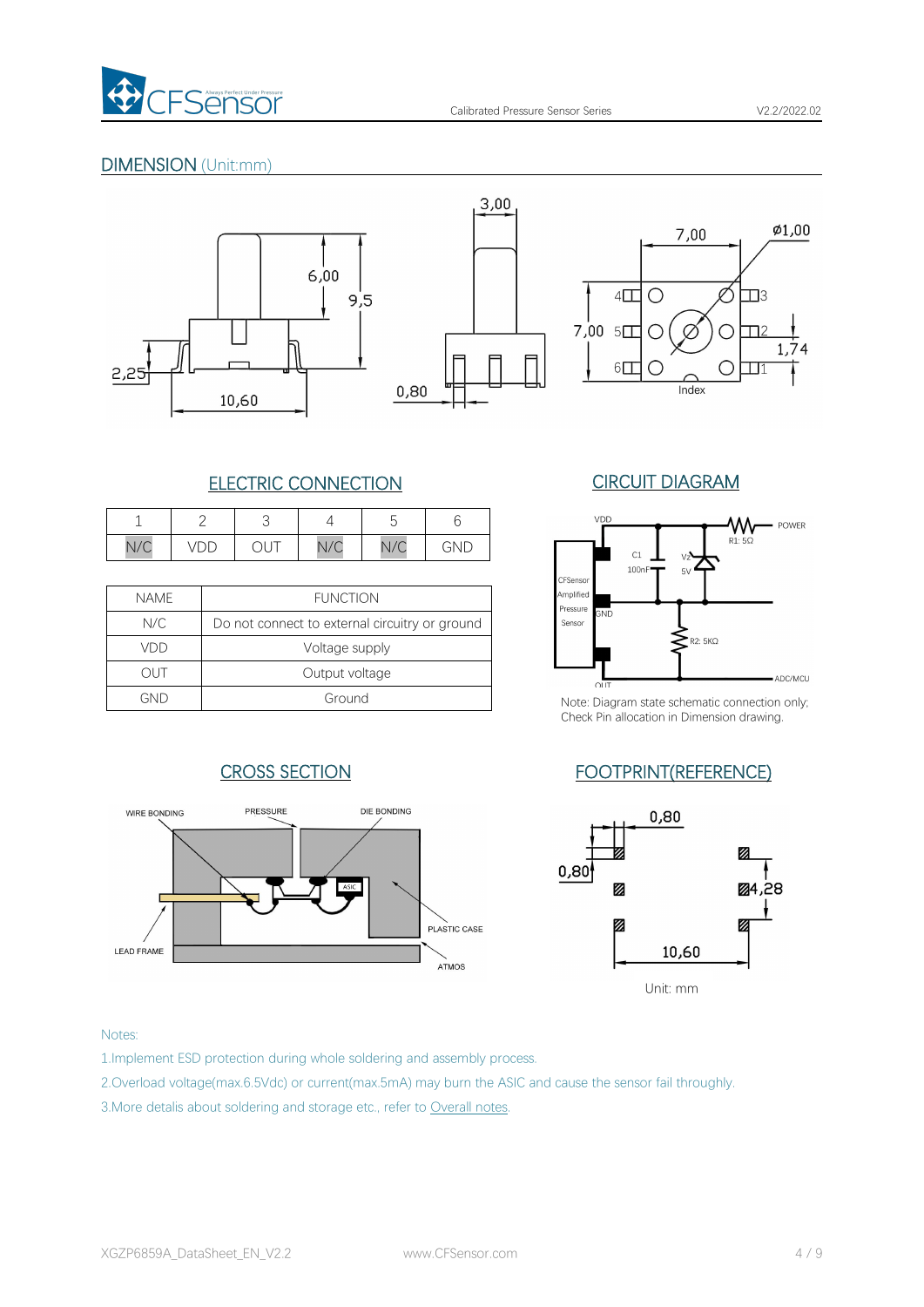

## ORDER GUIDE



Note: 1. Voltage 5Vdc as default value, add 33(or 30) behind model signify 3.3V(or 3.0V) power supply, e.g. : XGZP6859A040KPG33.

2. Custom requirement, please comment herewith Part number(e.g custom pressure range etc,.) or consult CFSensor

## <span id="page-4-0"></span>ROUTINE PRESSURE RANGE

Notes: 1. Unit conversion: 1000hPa=1000mbar≈750mmHg≈100kPa≈14.5PSI≈10mH<sub>2</sub>O≈1bar=0.1MPa;

2. Available for more custom pressure range e.g. -7 ~ 7kPa, , 0-700kPa etc,.

| <b>Pressure Range (kPa)</b> | <b>Pressure Range</b> (by other units)                                | <b>Part Number</b> |
|-----------------------------|-----------------------------------------------------------------------|--------------------|
| $0 \sim 2.5$                | 0 ~ 25mbar / 0 ~ 250mmH <sub>2</sub> O                                | XGZP6859A025HPG    |
| $0 \sim 5$                  | 0 ~ 50mbar / 0 ~ 500mmH <sub>2</sub> O                                | XGZP6859A005KPG    |
| $0 \sim 10$                 | $0 \sim 100$ mbar / $0 \sim 75$ mmHg                                  | XGZP6859A010KPG    |
| $0 \sim 20$                 | $0 \sim 200$ mbar / $0 \sim 150$ mmHg                                 | XGZP6859A020KPG    |
| $0 \sim 40$                 | $0 \sim 400$ mbar / $0 \sim 300$ mmHg                                 | XGZP6859A040KPG    |
| $0 \sim 100$                | $0 \sim 1$ bar /0 ~ 14.5PSI                                           | XGZP6859A100KPG    |
| $0 \sim 200$                | $0 \sim 2$ bar / $0 \sim 29$ PSI                                      | XGZP6859A200KPG    |
| $-100 ~ \sim ~ 0$           | $-1 \sim$ 0bar / $-14.5 \sim$ 0PSI                                    | XGZP6859A100KPGN   |
| $-30 \sim 0$                | $-300 \sim$ 0mbar / $-4.35 \sim$ 0PSI                                 | XGZP6859A030KPGN   |
| $-20 \sim 0$                | $-200 \sim$ 0mbar / $-2.9 \sim$ 0PSI                                  | XGZP6859A020KPGN   |
| $-1$ $\sim$ 1               | $-10 \sim 10$ mbar / $-100 \sim 100$ mmH <sub>2</sub> O               | XGZP6859A001KPGPN  |
| $-2.5$ ~ 2.5                | $-25 \sim 25$ mbar / $-250 \sim 250$ mmH <sub>2</sub> O               | XGZP6859A025HPGPN  |
| $-5 \sim 5$                 | $-50 \sim 50$ mbar / $-500 \sim 500$ mmH <sub>2</sub> O               | XGZP6859A005KPGPN  |
| $-40 \sim 40$               | $-400 \sim 400$ mbar / $-300 \sim 300$ mmHg                           | XGZP6859A040KPGPN  |
| $-100 \sim 100$             | $-1 \sim 1$ bar / $-14.5 \sim 14.5$ PSI                               | XGZP6859A100KPGPN  |
| $-100 \sim 200$             | $-1 \sim 2$ bar / $-14.5 \sim 29$ PSI                                 | XGZP6859A200KPGPN  |
|                             | Other higher pressure range or custom pressure span, consult CFSensor |                    |
|                             |                                                                       |                    |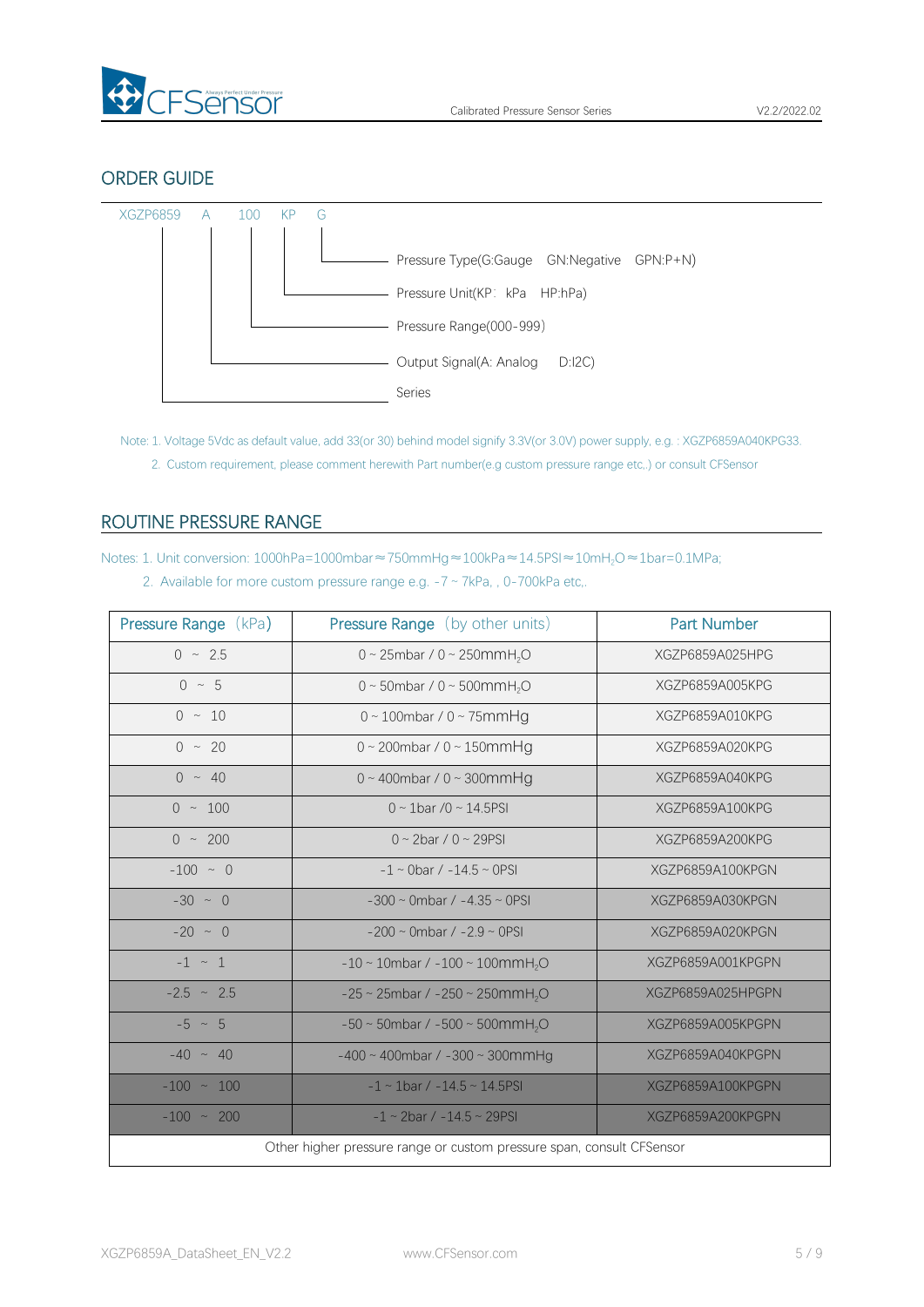

## XGZP6859A OUTPUT CURCE

Note: Output can be calibrated to reverse line with pressure, e.g.-100  $\sim$  0kPa correspond with 4.5  $\sim$  0.5V;

#### Negative Pressure

|           |         |                |         |                | <b>Dutput voltage (V)</b> |
|-----------|---------|----------------|---------|----------------|---------------------------|
| Model     | 100KPGN | 020KPGN        | 010KPGN | Output voltage |                           |
| Output(V) |         | Pressure (kPa) |         | at full scale  |                           |
| 0.5       | $-100$  | $-20$          | $-10$   | 4.5V           |                           |
| 1.5       | $-75$   | $-15$          | $-7.5$  | Offset voltage |                           |
| 2.5       | $-50$   | $-10$          | $-5$    | 0.5V           |                           |
| 3.5       | $-25$   | $-5$           | $-2.5$  | $\cdots$       |                           |
| 4.5       |         | 0              | 0       |                | <b>Rated pressure</b>     |



### Pressure value VS Output value Curve(Output VS Pressure ) Pressure Conversion Formula

3.3V Power Supply: Pressure=(output-2.7)/K

|               | K value VS Rated Pressure range |      |
|---------------|---------------------------------|------|
| Range (kPa)   | 3.3(V)                          | 5 (V |
| $-10 \sim 0$  | 0.25                            | 0.4  |
| $-20 \sim 0$  | 0.125                           | 0.2  |
| $-40 \sim 0$  | 0.0625                          | 0.1  |
| $-100 \sim 0$ | 0.025                           | 0.04 |

#### Negative Pressure to Positive Pressure

## Pressure value VS Output value Curve(Output VS Pressure ) Pressure Conversion Formula

| 1 Output vo     |                                 | 100KPGPN | 040KPGPN       | 005KPGPN | Model     |
|-----------------|---------------------------------|----------|----------------|----------|-----------|
|                 | Output voltage<br>at full scale |          | Pressure (kPa) |          | Output(V) |
|                 | 4.5V                            | $-100$   | $-40$          | -5       | 0.5       |
|                 |                                 | $-50$    | $-20$          | $-2.5$   | 1.5       |
|                 | Offset voltage                  | $-()$    |                |          | 2.5       |
|                 | 0.5V                            | 50       | 20             | 2.5      | 3.5       |
| Rated pr<br>(N) |                                 | 100      | 40             | 5        | 4.5       |



3.3V Power Supply: Pressure=(output-1.45)/K 5V Power Supply: Pressure=(output-2.5)/K

|                 | K value VS Rated Pressure range |          |
|-----------------|---------------------------------|----------|
| Range (kPa)     | 3.3(V)                          | (V)<br>5 |
| $-10 \sim 10$   | 0.125                           | 0.2      |
| $-40 \sim 40$   | 0.03125                         | 0.05     |
| $-100 \sim 100$ | 0.0125                          | 0.02     |

NOTE: -100KPA AS MAX NEGATIVE

### Positive Pressure

#### Pressure value VS Output value Curve(Output VS Pressure ) Pressure Conversion Formula

|            |                |                |                                 | 1 Output voltage (V)     |             |
|------------|----------------|----------------|---------------------------------|--------------------------|-------------|
| Model      | 001KPG         | 025HPG         | Output voltage<br>at full scale |                          |             |
| Output (V) | Pressure (kPa) |                | 4.5V                            |                          |             |
| 0.5        | $\mathbf 0$    | $\overline{0}$ |                                 |                          |             |
| 1.5        | 0.25           | 0.625          | Offset voltage                  |                          |             |
| 2.5        | 0.5            | 1.25           | 0.5V                            |                          |             |
| 3.5        | 0.75           | 1.875          |                                 | 0 <sub>kPa</sub>         | Rated       |
| 4.5        | $\mathbf{1}$   | 2.5            |                                 | Atomospheric<br>pressure |             |
| Model      | 005KPG         | 010KPG         | 020KPG                          | 040KPG                   | 060K        |
| Output     |                |                | Pressure                        | (kPa)                    |             |
| 0.5        | $\mathbf 0$    | $\Omega$       | $\Omega$                        | $\mathbf 0$              | $\mathbf 0$ |
| 1.5        | 1.25           | 2.5            | 5                               | 10                       | 25          |
| 2.5        | 2.5            | 5              | 10                              | 20                       | 50          |
| 3.5        | 3.75           | 7.5            | 15                              | 30                       | 75          |
| 3.5        | 5              | 10             | 20                              | 40                       | 100         |



3.3V Power Supply: Pressure=(output-0.2)/K 5V Power Supply: Pressure=(output-0.5)/K

|              | K value VS Rated Pressure range |      |
|--------------|---------------------------------|------|
| Range (kPa)  | 3.3(V)                          | 5(V) |
| $\mathbf{1}$ | 2.5                             | 4.0  |
| 2.5          | 1                               | 1.6  |
| 5            | 0.5                             | 0.8  |
| 10           | 0.25                            | 0.4  |
| 20           | 0.125                           | 0.2  |
| 40           | 0.0625                          | 0.1  |
| 100          | 0.025                           | 0.04 |
| 200          | 0.0125                          | 0.02 |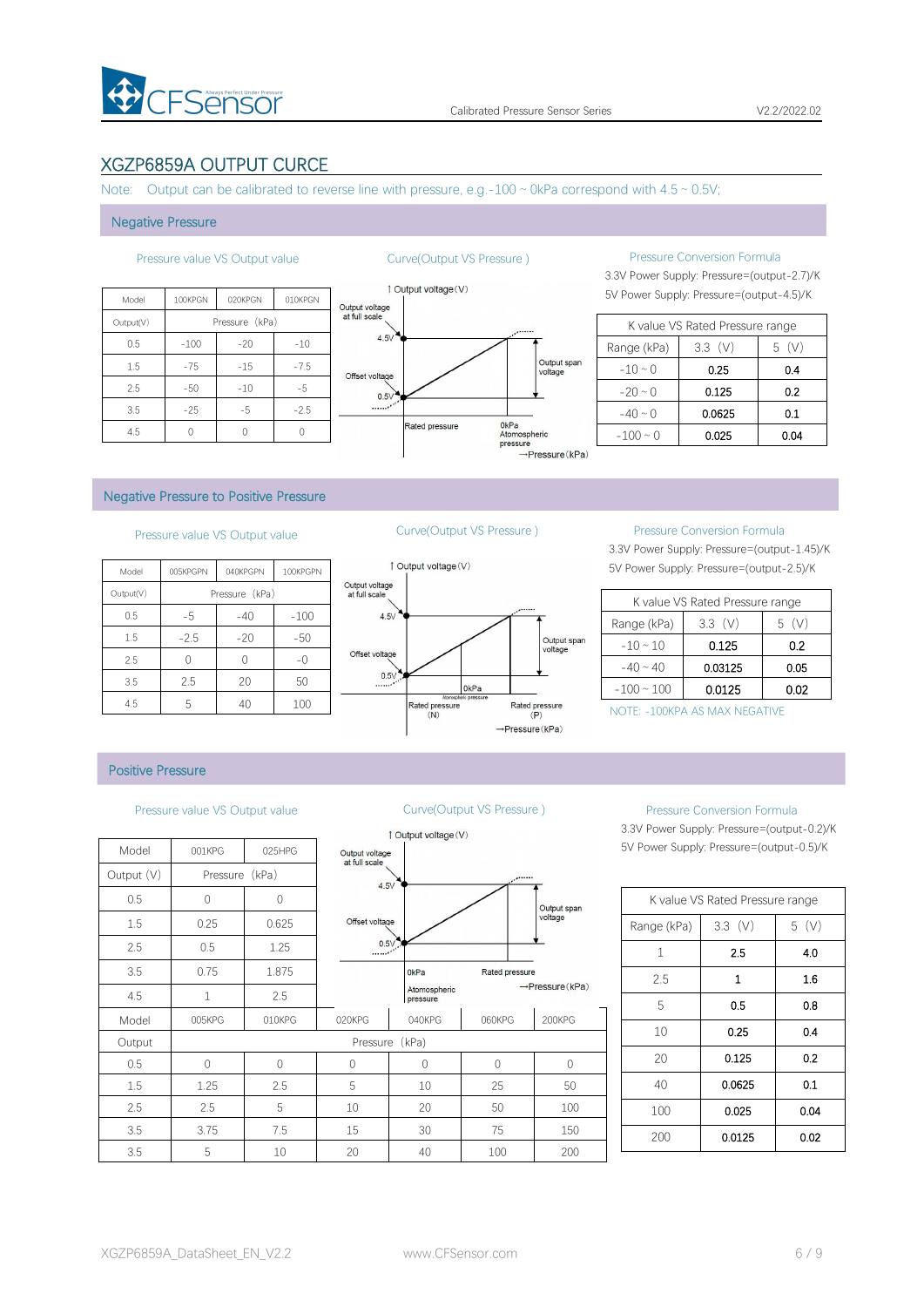

## OVERALL NOTES

Unless otherwise specified, following notes are general attention or presentation for all products from CFSensor.

### **Mounting**

The following steps is for transmitting the air pressure to sensor after sensor soldering on PCB.

- ▼ For some sensors that come with inlet tube, select the flexiable pipe to suit the pressure inlet that is firm enough to prevent the pressure leaks.
- ▼ Atmosphere hole (for Gauge type sensors) and Inlet pipe/hole can't be blocked with gel or glue etc,..
- ▼ Avoiding excessive external force operation

### **Soldering**

Due to its small size, the thermal capacity of the pressure sensor is low. Therefore, take steps to minimize the effects of external heat. Damage and changes to characteristics may occur due to heat deformation. Use a non-corrosive resin type of flux. Since the pressure sensor is exposed to the atmosphere, do not allow flux to enter inside.

▼ Manual soldering

☉Raise the temperature of the soldering tip between 260 and 300°C/500 and 572°F (30 W) and solder within 5 seconds. ☉The sensor output may vary if the load is applied on the terminal during soldering.

- ☉Keep the soldering tip clean.
- ▼DIP soldering (DIP Terminal)

☉Keep the temperature of the DIP solder tank below 260°C/500 and solder within 5 seconds.

☉To avoid heat deformation, do not perform DIP soldering when mounting on the PCB which has a small thermal capacity.

- ▼Reflow soldering (SMD Terminal)
- ☉The recommended reflow temperature profile conditions are given below.



☉Self alignment may not always work as expected, therefore, please carefully note the position of the terminals and pattern. ☉The temperature of the profile is assumed to be a value measured with the printed circuit board of the terminal neighborhood.

☉Please evaluate solderbility under the actual mounting conditions since welding and deformation of the pressure inlet port may occur due to heat stress depending on equipments or conditions.

▼ Rework soldering

☉Complete rework at a time.

☉Use a flattened soldering tip when performing rework on the solder bridge. Do not add the flux.

☉Keep the soldering tip below the temperature described in the specifications.

- ▼ Avoid drop and rough handling as excessive force may deform the terminal and damage soldering characteristics.
- 
- ▼ Keep the circuit board warpage within 0.05 mm of the full width of the sensor.<br>▼ After soldering, do not apply stress on the soldered part when cutting or bending the circuit board.

▼ Prevent human hands or metal pieces from contacting with the sensor terminal. Such contact may cause anomalous outlets as the terminal is exposed to the atmosphere.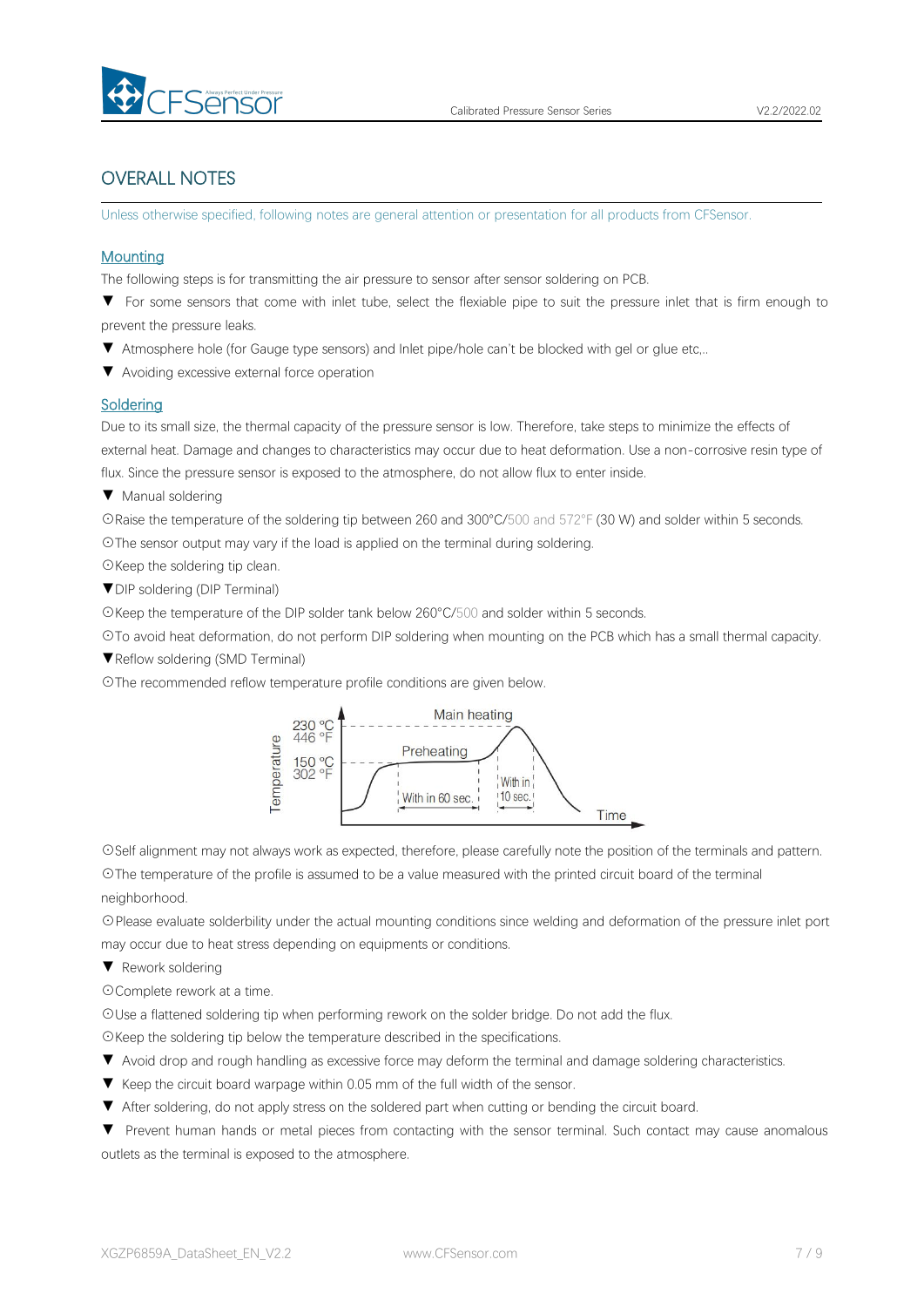



▼ After soldering, prevent chemical agents from adhering to the sensor when applying coating to avoid insulation deterioration of the circuit board.

### **Connecting**

▼ Correctly wire as in the connection diagram. Reverse connection may damage the product and degrade the performance.

▼ Do not use idle terminals(N/C) to prevent damages to the sensor.

### Cleaning

▼ Since the pressure sensor is exposed to the atmosphere, do not allow cleaning fluid to enter inside from atmosphere hole (for Gauge type sensors) and inlet pipe.

▼ Avoid ultrasonic cleaning since this may cause breaks or disconnections in the wiring.

### **Environment**

▼Please avoid using or storing the pressure sensor in a place exposed to corrosive gases (such as the gases given off by organic solvents, sulfurous acid gas, hydrogen sulfides, etc.) which will adversely affect the performance of the pressure sensor chip.

▼Since this pressure sensor itself does not have a water-proof construction(even available media can be liquid), please do not use the sensor in alocation where it may be sprayed with water, etc.

▼Avoid using the pressure sensors in an environment where condensation may form. Furthermore, its output may fluctuate if any moisture adhering to it freezes.

▼The pressure sensor is constructed in such a way that its output will fluctuate when it is exposed to light. Especially when pressure is to be applied by means of a transparent tube, take steps to prevent the pressure sensor chip from being exposed to light.

▼Avoid using pressure sensor where it will be susceptible to ultrasonic or other high-frequency vibration.

▼ Please keep the sensors sealed using static shielding bags on storage. The PINs of sensor(if have) may be black by oxidation under atmosphere environment if the materials include the oxidizable material, althought it wouldn't affect the sensor performance.

### More Precautions

▼That using the wrong pressure range or mounting method mayresult in accidents.

▼The only direct pressure medium you can use is non-corrosive gas or air as illuminated above(Note: some sensors are compatible with liquid media). The use of other media, in particular, corrosive gases and liquid (organic solvent based, sulfurous acid based, and hydrogen sulfide based, etc.) or contains foreign substances will cause malfunction and damage.<br>Please do not use them and check with CFSensor.

▼The pressure sensor is positioned inside the pressure inlet. Never poke wires orother foreign matter through the pressure inlet since they may damage the sensor or block the inlet. Avoid use when the atmospheric pressure inlet(only for Gauge type pressure sensor) is blocked.

▼ Use an operating pressure which is within the rated pressure range. Using a pressure beyond this range may cause damage.

▼Since static charge can damage the pressure sensor, bear in mind the following handling precautions.

☉When storing the pressure sensor, use a conductive material to short the pins or wrap the entire sensor in aluminum foil. Common plastic containers should not be used to store or transport the sensor since they readily become charged.

⊙ When using the pressure sensor, all the charged articles on the bench surface and the work personnel should be grounded so that any ambient static will be safely discharged.

▼Based on the pressure involved, give due consideration to the securing of the pressure sensor.